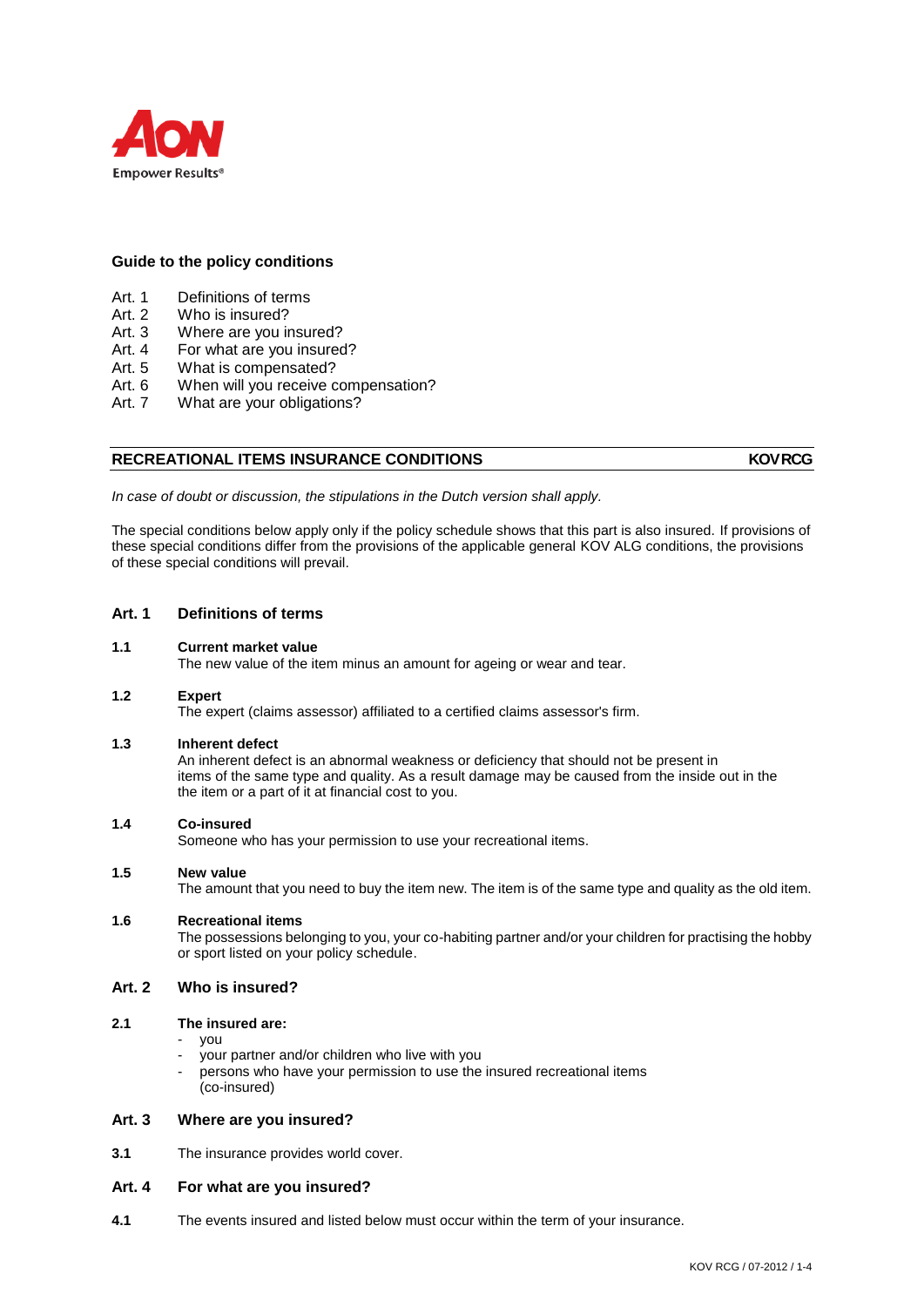

#### **Empower Results® 4.2 External perils**

You are insured against all external perils. This is an unexpected and unforeseen event that has nothing to do with the nature or quality of your recreational items. An external peril is for example fire, damage or theft.

#### **4.3 Theft:**

# **a. from a vehicle**

- You are only insured against the theft of your recreational items from a vehicle if:
- there was evidence of forced entry into the vehicle;
- your recreational items were left in the vehicle out of sight.

#### **b. loss of the entire vehicle**

You are insured against the theft or loss of your recreational items if the entire vehicle was stolen with your recreational items in it. The vehicle must have been locked properly and there must be evidence of forced entry.

#### **c. from a riding school**

You are only insured against the theft of your recreational items if they were stored in a locked cupboard/room and there is evidence of forced entry.

#### **d. from your residence**

You are only insured against the theft of your recreational items if they were left at the place of residence stated on your policy schedule and only if there is evidence of forced entry into your part of the residence.

# **Art. 5 What is compensated?**

### **5.1 Determination of the value of your recreational items**

We determine the value of your recreational items as indicated in the table below.

| Age at time of loss/damage        | Value of your recreational items                             |
|-----------------------------------|--------------------------------------------------------------|
| Less than or precisely 1 year old | The new value up to maximum the insured amount               |
| Older than 1 year                 | The current market value up to maximum the insured<br>amount |

### **5.2 Theft**

Have your recreational items been stolen? Then we will compensate you for the value that we determined in the table above.

#### **5.3 Total loss**

Can your recreational items no longer be repaired? Then we will compensate you for the value that we determined in the table above, minus the value of the remains.

### **5.4 Damage**

Are your recreational goods damaged but not a total loss? Then we will reimburse the repair costs.

## **5.5 Excess**

An excess of  $\epsilon$  25 per event applies.

This is the agreed part of the damage that you must pay yourself. We will deduct this from the payment.

## **Art. 6 When will you not receive compensation?**

### **6.1 Criminal offence**

We will not reimburse damage that is incurred during an offense committed by you or a co-insured. Or in the event that you participate in a crime. Or when you try to commit a crime.

# **6.2 Alcohol and drugs**

We do not compensate damage that occurs when you or a co-insured is under the influence of alcohol, intoxicating, stimulating or similar drugs.

### **6.3 Work and profession**

We do not compensate damage that occurs due to an event that is (also) related to your profession, business or paid employment.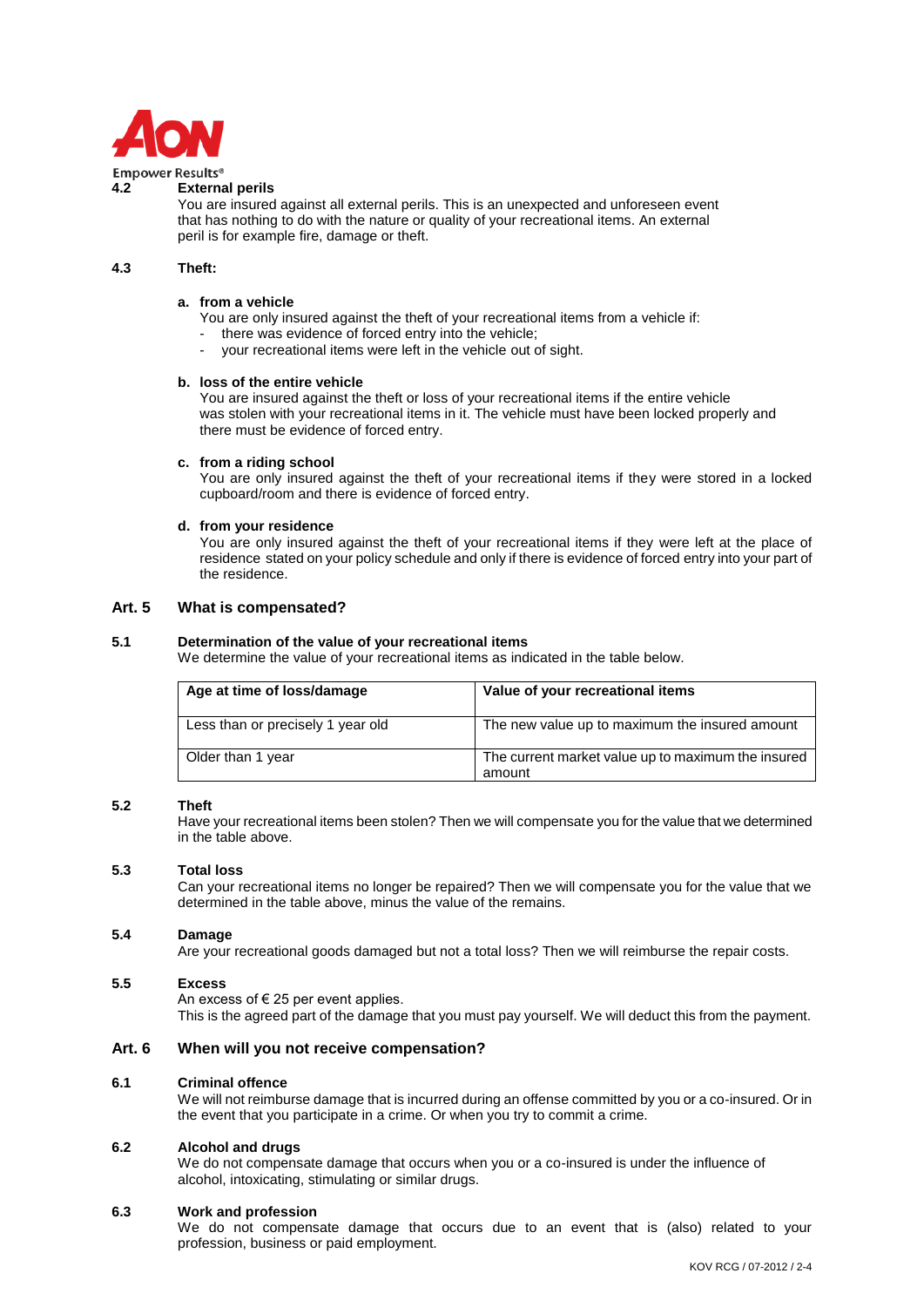

### **6.4 Hire of your recreational items**

We do not compensate damage that occurs as the result of hire or during the hire of your recreational items.

## **6.5 Insufficient care**

We do not compensate damage that is caused because you paid improper attention to or were reckless with your recreational items.

#### **6.6 Inadequate maintenance**

We do not compensate damage that is caused by you inadequately maintaining your recreational items.

#### **6.7 Inexpert repair**

We do not compensate damage that is caused by inexpertly or incorrectly performed cleaning, maintenance and/or repair of your recreational items.

#### **6.8 Wear and tear**

We do not compensate wear and tear caused during the normal use of your recreational items. For example: wear, discoloration, ageing, deformation, scratches, scrapes, small dents and other superficial damage that does not influence use.

# **6.9 Slow-working (weather) influences**

We do not compensate damage that is caused by slow-working influences. Such as moisture, mould, rust and rot.

# **6.10 Depreciation and financial expense**

You will not be compensated for damage or loss caused by the depreciation of your recreational items or for a financial expense because you can no longer use your recreational items.

# **6.11 Inherent defects and material or construction faults**

We do not compensate damage caused by an inherent defect or a material or construction fault.

#### **6.12 Items not considered recreational items**

We do not compensate damage, loss or theft of:

- money (standard coins, bank notes and cheques);
- negotiable instruments, credit cards, bank or cash cards, manuscripts, notes and drafts;
- travel documents, such as passports, visas, tourist cards, identity documents, registration and driving licences, transport documents and camping carnets;
- subscriptions, season tickets, passes, entry documents and the like;
- valuables, such as computer equipment (including software), car radio, (car) telecommunication equipment (including mobile telephones), jewellery (including jewels, real pearls, objects of precious metal or stones), watches, fur;
- objects with an antique, artistic or collectors' value;
- merchandise and sample collections:
- (sun) glasses and contact lenses;
- prostheses and artificial (mouth) elements;
- tools including measuring equipment;
- models and radio-controlled objects;
- audio-visual carriers (CDs, DVDs, etc.);
- animals;
- (air)craft, including accessories and attachments (except for sailboards/surfboards, canoes, parachutes and paragliding equipment);
- (motor) vehicles, including trailers, accessories and other attachments (including bicycles, light mopeds and mopeds);
- recreational accommodation, such as holiday homes, caravans, campers, boats, club houses, stables and the like (except for tents, caravan awnings and sunshades).

#### **6.13 Battery leakage**

We do not compensate damage that is caused by battery leakage.

#### **6.14 Short circuit**

We do not compensate damage that is caused by overloading, short circuit, self-heating, current leaks or connecting the wrong voltage.

### **6.15 Components of your winter sports equipment**